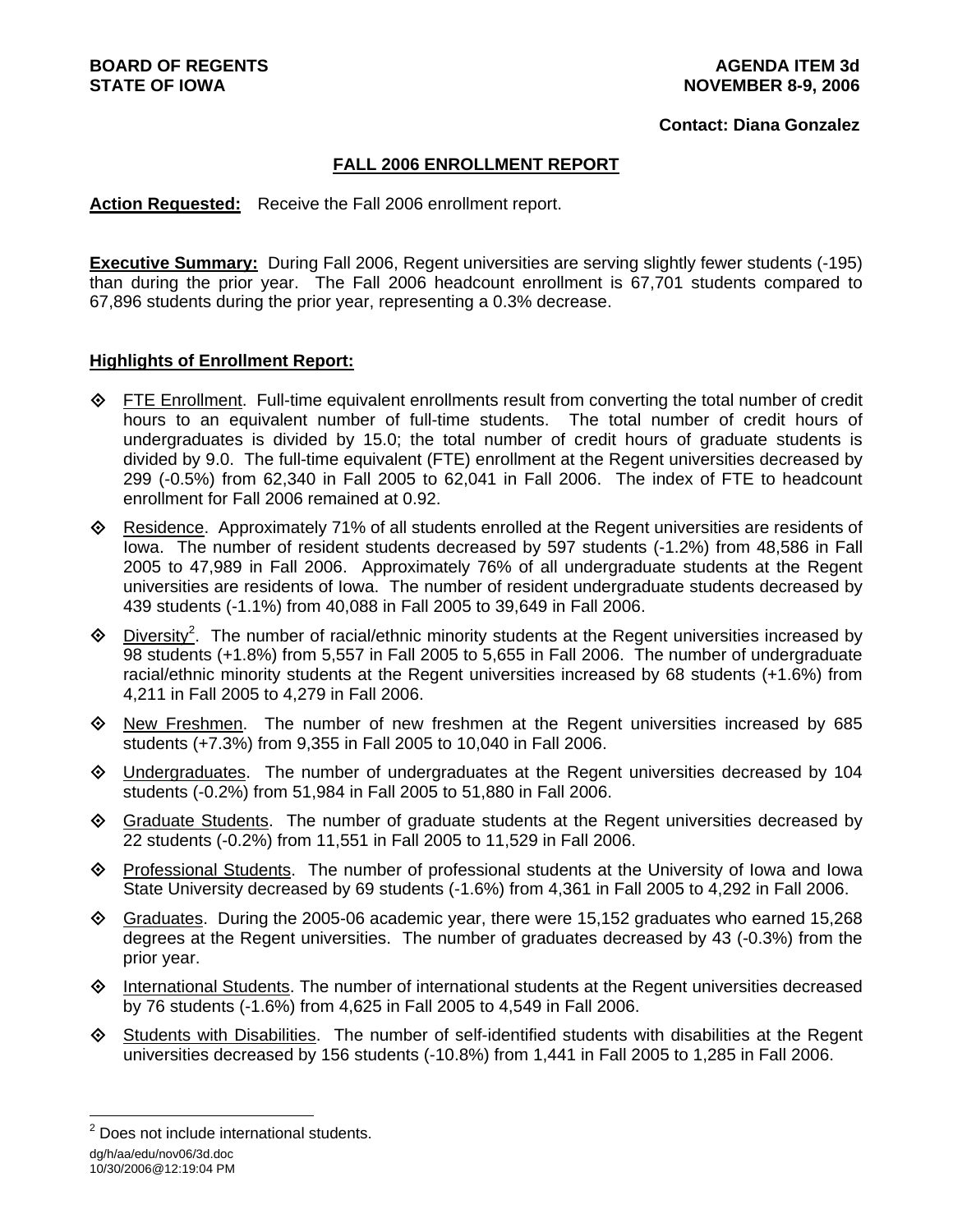# **BOARD OF REGENTS AGENUS AGENDA ITEM 3d STATE OF IOWA** PAGE 2

- Transfer Students. The number of transfer students at the Regent universities decreased by 94 students (-2.3%) from 4,151 in Fall 2005 to 4,057 in Fall 2006.
- Enrollment by Gender. The number of women enrolled at the Regent universities decreased by 164 (-0.5%) from 34,094 in Fall 2005 to 33,930 in Fall 2006.
- Enrollment Projections. Headcount enrollment is projected to decrease by 687 students (-1.0%) from 67,701 students in Fall 2006 to 67,014 in Fall 2016, although increases are projected between Fall 2008 and 2010.
- Special Schools. The total number of students served on-campus by the Regent Special Schools and Price Lab School in Fall 2006 was 502; the number of students served off-campus was 459<sup>3</sup>. This represents a decrease of 22 on-campus students (-4.2%) and a decrease of 15 off-campus students (-3.2%) from the prior year.
- $\diamond$  Trends/Changes.
	- $\boxtimes$  This is the fourth consecutive year of a decrease in the combined enrollment at the Regent universities, resulting in a decrease of 3,820 students (-5.3%). This is the fifth consecutive year of an enrollment decrease for UNI and the fourth consecutive year of an enrollment decrease for ISU. In Fall 2006, SUI's enrollment is at an all-time high.
	- $\boxtimes$  This is the fifth consecutive year of an enrollment decrease in the number of resident students, which represents a decrease of 3,527 students (-6.8%).
	- $\boxtimes$  After four consecutive years of an enrollment decrease in the number of new freshmen, the Regent universities experienced an increase of 685 students (+7.3%) in the number of new freshmen. This is the fourth consecutive year of an enrollment decrease in the number of undergraduate students at the Regent universities, with a decrease of 3,888 students  $(-7.0\%)$ .
	- $\boxtimes$  This is the ninth consecutive year of an enrollment increase in the number of racial/ethnic minority students at the Regent universities, resulting in the highest number (5,655) and percentage (8.4%) of racial/ethnic minority students.
	- $\boxtimes$  The number of graduates at the Regent universities has increased during seven out of the past nine years.
	- $\boxtimes$  Between 2001 and 2003, there was an increase of 1,084 graduates from Iowa public high schools  $(+3.2\%)^4$ ; however, between 2003 and 2005, there was a decrease of 1,325 graduates (-3.8%). The number of 12<sup>th</sup> graders in lowa public high schools is expected to decrease by 592 students (-1.6%) between 2006-07 and 2010-11.
	- $\boxtimes$  Between 2001 and 2005, there was an average of 2,436 graduates from lowa public high schools<sup>5</sup> who were racial/ethnic minorities; during that same period, there was an average of 452 new freshmen at the Regent universities who were Iowa residents and racial/ethnic minorities which represents 18.5% of the graduates.
- $\diamond$  The Enrollment Report addresses the following strategy in the Board's Strategic Plan profile of undergraduate, graduate, and professional student populations by race, ethnicity, gender, disability, and socioeconomic status (1.1.2.2).
- $\diamond$  The data tables prepared for the Enrollment Report are available on the Board of Regents website.

<sup>&</sup>lt;sup>3</sup> Students may receive more than one direct type of service; PLS does not offer off-campus services.

<sup>4</sup> Source: Iowa Department of Education.

<sup>5</sup> Source: Iowa Department of Education.